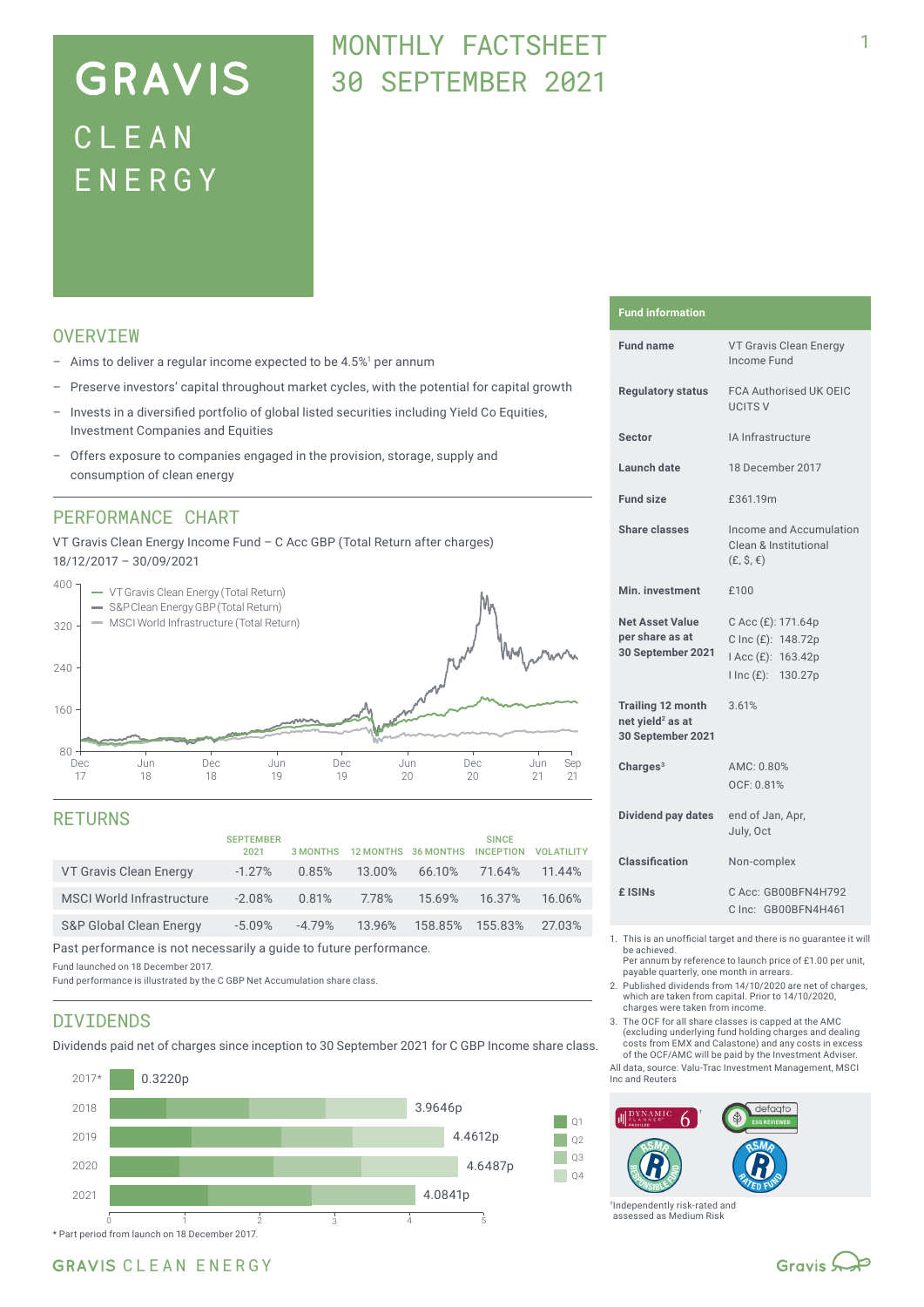## **GRAVIS** CLEA N ENERG Y

## MONTHLY FACTSHEET 30 SEPTEMBER 2021

### FUND ADVISER'S REPORT

The strategy declined in value during September against a backdrop in which supply chain disruptions, inflationary pressures, and the prospect of interest rate rises and tapering from central banks weighed on global capital markets more broadly. The Fund recorded a decline of 1.27% during the period, resulting in an overall total return for the third quarter of 0.85% (C Accumulation GBP units).

Notable weakness in North America provided opportunities to add to the Fund's existing positions in a number of core yield cos, including Atlantica Sustainable Infrastructure, Brookfield Renewables and TransAlta Renewables. The Fund also added to positions in Aquila European Renewables and The Renewable Infrastructure Group via follow-on equity raises that completed in September.

As global economies have continued to 're-open', near-term electricity prices have strengthened in many of the regions in which assets owned by underlying portfolio companies are located. However, more recently, prices have surged in many jurisdictions owing to a confluence of global and more localised dynamics. In the UK, for example, a combination of low gas inventories, interconnector failure and poor wind resource have caused gas and electricity prices to spike sharply. The chart below shows the evolution of the UK day ahead baseload electricity price over the last 3 years.



Source: N2EX Power Exchange, Bloomberg L.P.

While consumers and industrial users may already be feeling the impact of higher power prices, compounding broader inflationary pressures, there is limited read across for the profitability of the companies to which the Fund is exposed – certainly in the immediacy.

This owes to the fact that much of the projected output from renewable power generation assets will be sold forward (or otherwise hedged) thereby limiting the amount of power generation being sold at prevailing prices. In the UK, a large proportion of expected revenues are underpinned by subsidies, which although indexed to inflation each year (an attractive characteristic in the current climate), are not sensitive to electricity prices. The remaining merchant price risk will have already been hedged, although different companies will have slightly differing approaches to how much has been 'fixed' for a given period. In North America, while subsidies may not be a factor, many renewable energy assets will have locked in fixed prices through very long-term power purchase agreements for the output they generate, which provides great security over expected cash flows (a clear positive during periods of economic stress such as that witnessed over the last two years) but equally means there is little scope to benefit from sudden price increases.

It is reasonable to think that the frequency of recent price spikes is likely to abate, but the more persistent the higher price environment is, the greater the prospects are for renewable energy generators to be securing attractive prices for power to be sold into the market one to three years forward. The immediate beneficiaries of highly volatile electricity price markets are likely to include flexible power providers such as battery storage assets. The Fund's exposure to such assets is primarily in the UK, where battery operators can access lucrative contracts to provide frequency response services to the grid and are geared towards capturing the most attractive returns when power prices are volatile.

Worth noting is that recent prices do not have any definite influence on medium-to-longer-term power price forecasts. Such forecasts are used to predict future cash flows, the discounted sum of which provide the basis for a company's asset valuation. Generally speaking, power price curves have edged higher this year, not least owing to economic improvement, and while this has been a helpful trend for asset valuations the uplifts are focused around the very near end of the curve and it is unlikely that recent price spikes will have a material influence on the medium to longer term price forecasts.

#### **Investment Adviser**

Gravis Advisory Limited is owned and managed by Gravis Capital Management Ltd ("Gravis"). Gravis was established in May 2008 as a specialist investor in infrastructure and now manages c.£3.9bn of assets in the sector in the UK. GCM is authorised and regulated by the FCA.

Funds under management include the FTSE 250 companies GCP Infrastructure Investments Ltd and GCP Student Living Plc, and GCP Infrastructure Income Fund Ltd. Gravis has won numerous awards for their alternative approach to long term, secure, income-generative investments.

Gravis Advisory Limited is Investment Adviser to the c.£790m VT Gravis UK Infrastructure Income Fund, the c.£361m VT Gravis Clean Energy Income Fund, the c.£64m VT Gravis UK Listed Property (PAIF) Fund and the c.£25m VT Gravis Digital Infrastructure Income Fund.

#### **Sales Contacts**

William MacLeod 07836 695442 william.macleod@graviscapital.com

Ollie Matthews 07787 415151 ollie.matthews@graviscapital.com

Robin Shepherd 07971 836433 robin.shepherd@graviscapital.com

Nick Winder 07548 614184 nick.winder@graviscapital.com

Cameron Gardner 07835 142763 cameron.gardner@graviscapital.com

#### **Dealing**

Valu-Trac 01343 880344 cleanenergy@valu-trac.com Available on all platforms

#### Third quarter dividend announced

On 30th September, the Fund announced dividend distributions for the third quarter of 2021, payable in October. Holders of the C Income GBP units will receive 1.3839p and holders of the I Income GBP units will receive 1.2092p. The trailing 12-month yield on the C Income GBP units is 3.61%.

#### Will Argent

Investment Adviser Gravis Advisory Ltd william.argent@graviscapital.com

## CORRELATION, PERFORMANCE AND VOLATILITY COMPARISON

18 December 2017 – 30 September 2021

|                             | <b>CORRELATION</b>              | <b>RETURN</b> | <b>VOLATILITY</b> | <b>YIELD</b> |
|-----------------------------|---------------------------------|---------------|-------------------|--------------|
| VT Clean Energy (C Acc GBP) | $\hspace{0.1mm}-\hspace{0.1mm}$ | 71.6%         | 11.4%             | 3.6%         |
| MSCI World Infrastructure   | 0.06                            | 16.4%         | 16.1%             | 3.9%         |
| S&P Global Clean Energy     | 0.18                            | 155.8%        | 27.0%             | $1.5\%$      |

Past performance is not necessarily a guide to future performance.